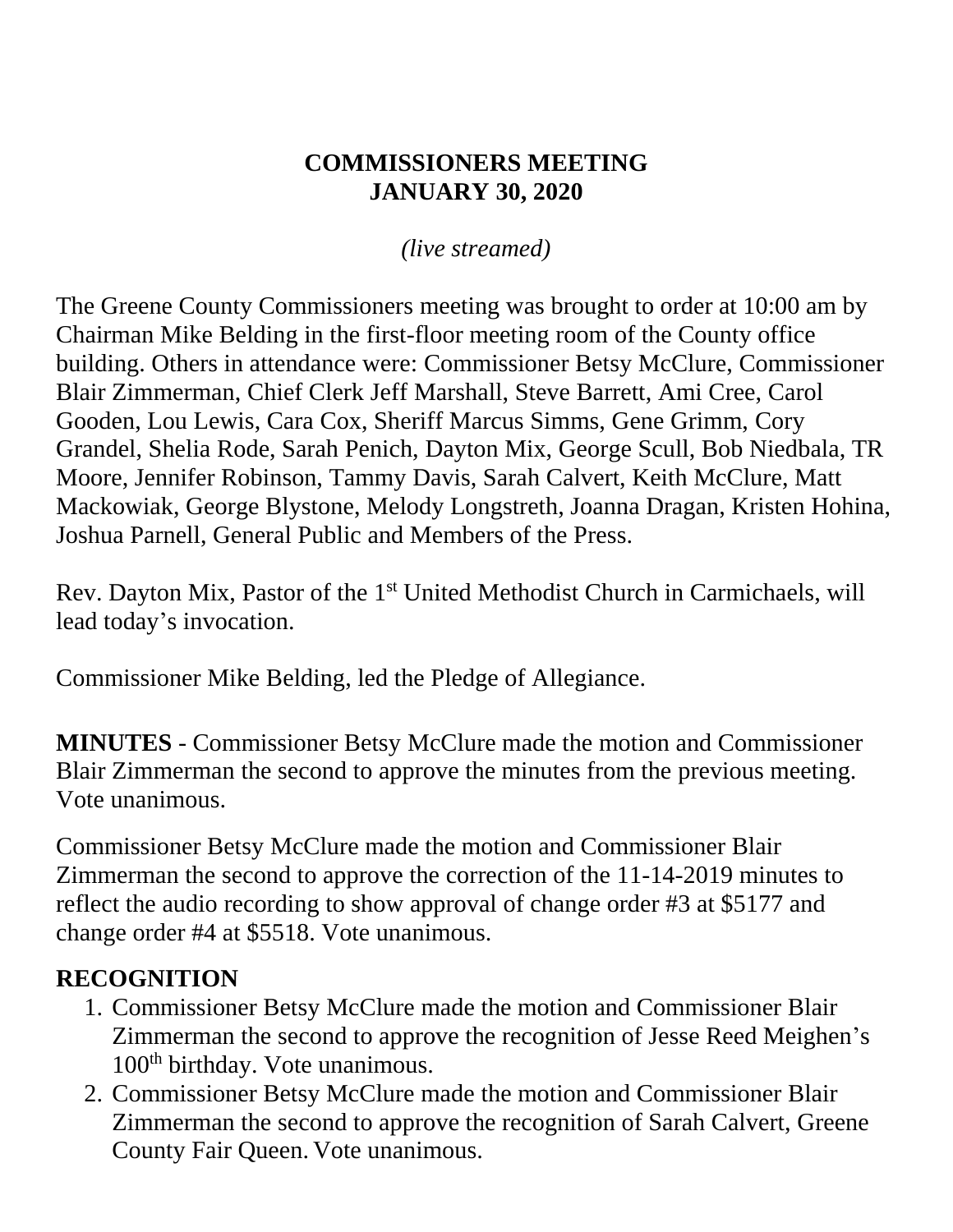3. Commissioner Betsy McClure made the motion and Commissioner Blair Zimmerman the second to approve the recognition of Emily Cooke, Jacktown Fair Queen. Vote unanimous.

### **PROCLAMATION**

1. Commissioner Betsy McClure made the motion and Commissioner Blair Zimmerman the second to approve the recognition of Human Trafficking Awareness Month. Vote unanimous.

# **FINANCE AND ADMINISTRATION**

- 1. Commissioner Betsy McClure made the motion and Commissioner Mike Belding the second to approve the reappoint Commissioner Blair Zimmerman to the SPC to another 4-year term. Commissioner Zimmerman abstained from the vote due to conflict.
- 2. Commissioner Betsy McClure made the motion and Commissioner Blair Zimmerman the second to approve the agreement between the County of Greene and Harris Local Government Software Solutions (INFOCON) for Tax Claim Bureau software. Total software and professional services, \$6,000 and annual maintenance and support, \$3,600. Vote unanimous.
- 3. Commissioner Betsy McClure made the motion and Commissioner Blair Zimmerman the second to approve the approve the Workplace Health and Safety Policy Statement. Vote unanimous.
- 4. Commissioner Betsy McClure made the motion and Commissioner Blair Zimmerman the second to approve the approve the counteroffer from Ralph Frederick Tarr of \$9,000.00 instead of \$5,000.00 for property located at, T-392 Sec G63 R/W. Vote unanimous.
- 5. Commissioner Betsy McClure made the motion and Commissioner Blair Zimmerman the second to approve the approve the counteroffer from Joyce Kiger of \$2,200 instead of \$1,800.00 for property located at, T-392 Sec G63 R/W. Vote unanimous.
- 6. Commissioner Betsy McClure made the motion and Commissioner Blair Zimmerman the second to approve the approve the allocation of \$5,000 dollars for the Waynesburg Lions Club annual Fourth of July Celebration.
- 7. Commissioner Betsy McClure made the motion and Commissioner Blair Zimmerman the second to approve the approve the allocation of \$6,000 dollars for Eva K. Bowlby Public Library due to increased patronage. Vote unanimous.
- 8. Commissioner Betsy McClure made the motion and Commissioner Blair Zimmerman the second to approve the approve the Solicitor Contract with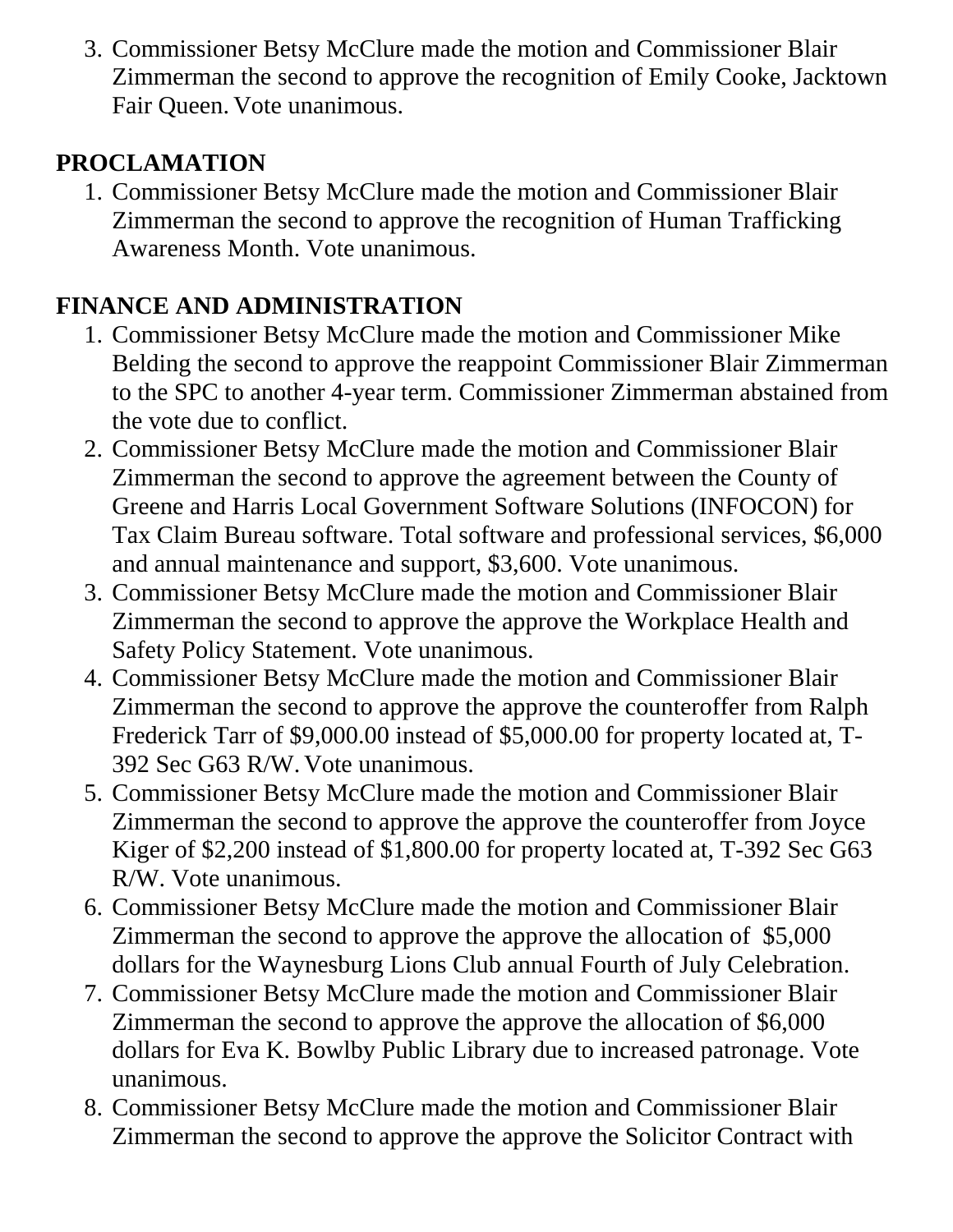Robert Eugene Grimm, effective January 20, 2020 in the amount of \$90,000. Vote unanimous.

- 9. Commissioner Betsy McClure made the motion and Commissioner Blair Zimmerman the second to approve the approve the Chief Clerk to Advertise a public hearing for the 2019 Comprehensive Plan update for February 6, 2020 at the Commissioners Public Meeting. Vote unanimous.
- 10. Commissioner Betsy McClure made the motion and Commissioner Blair Zimmerman the second to approve the approve a revolving Line of Credit between Community Bank and the County of Greene, for \$1.2 million for CYS, pending Solicitor approval. Vote unanimous.
- 11. Commissioner Betsy McClure made the motion and Commissioner Blair Zimmerman the second to approve the approve a revolving Line of Credit between Community Bank and the County of Greene, for \$800,000 for Human Services, pending Solicitor approval. Vote unanimous.
- 12. Commissioner Betsy McClure made the motion and Commissioner Blair Zimmerman the second to approve the approve the allocation of \$2,000 of Incentive Funds for use by the Drug Court. Vote unanimous.

### **BRIDGE**

- 1. Commissioner Betsy McClure made the motion and Commissioner Blair Zimmerman the second to approve the approve the Reimbursement Agreement between PennDot and the County of Greene for Bridge #15. Vote unanimous.
- 2. Commissioner Betsy McClure made the motion and Commissioner Blair Zimmerman the second to approve the approve signatory authority to Jeffrey A. Marshall for the Reimbursement Agreement and all documents related to Bridge #15. Vote unanimous.

### **CDBG**

1. Commissioner Betsy McClure made the motion and Commissioner Blair Zimmerman the second to approve the approve Jeffrey Marshall, signatory rights to CDBG program. Vote unanimous.

# **CONSERVATION**

- 1. Commissioner Betsy McClure made the motion and Commissioner Blair Zimmerman the second to approve the approve the resignation of Tom Headlee from the Conservation Board. Vote unanimous.
- 2. Commissioner Betsy McClure made the motion and Commissioner Blair Zimmerman the second to approve the approve the move of Melissa Adamson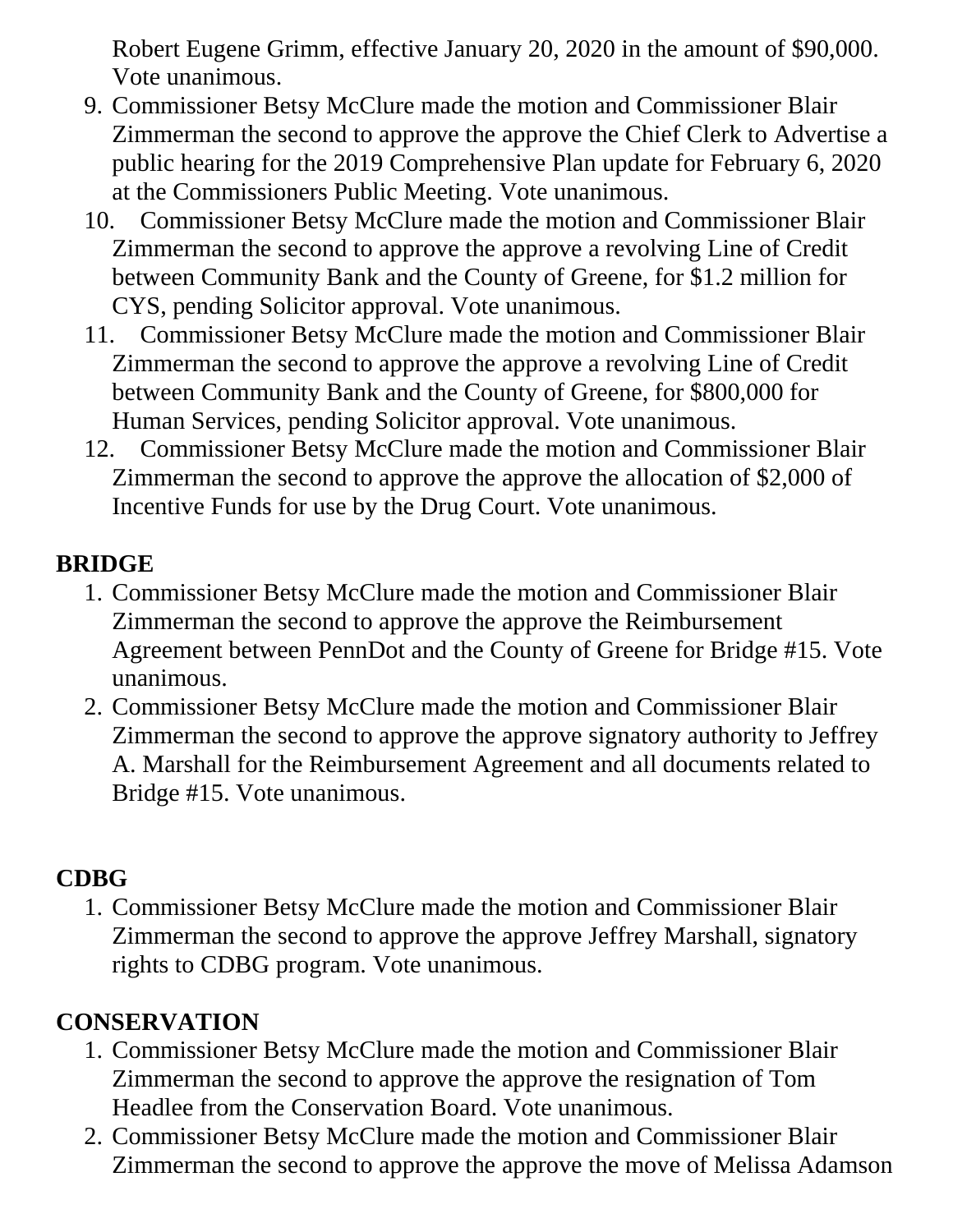from the Farmer Slot to Public Slot on the Conservation Board. Vote unanimous.

- 3. Commissioner Betsy McClure made the motion and Commissioner Blair Zimmerman the second to approve the approve the appointment of Glodenna Halstead to the Farmer Slot on the Conservation Board. Vote unanimous.
- 4. Commissioner Betsy McClure made the motion and Commissioner Blair Zimmerman the second to approve the approve the certification of funds to Farmland Preservation. Vote unanimous.

### **CYS**

- 1. Commissioner Betsy McClure made the motion and Commissioner Blair Zimmerman the second to approve the appointment of the following to the Children and Youth Advisory Board:
	- a) Tammy Davis
	- b) Janette Kline

Vote unanimous.

### **DRUG AND ALCOHOL**

- 1. Commissioner Betsy McClure made the motion and Commissioner Blair Zimmerman the second to approve the approve the contract with BOOM Communications for a regional media campaign. Vote unanimous.
- 2. Commissioner Betsy McClure made the motion and Commissioner Blair Zimmerman the second to approve the approve the contract with Medical Decision Logic, Inc. for software license to collect SAP (Student Assistance Program) Data. Vote unanimous.

### **ELECTIONS**

1. Commissioner Betsy McClure made the motion and Commissioner Blair Zimmerman the second to approve the approve the Grants for Election Modernization and Security (GEMS) programs, which reimburses the cost of voting machines. Vote unanimous.

### **HUMAN SERVICES**

- 1. Commissioner Betsy McClure made the motion and Commissioner Blair Zimmerman the second to approve the approve the Acceptance of the FY19- 20 Capital Equipment Grant Agreement with PA Department of Transportation for Five Buses. Vote unanimous.
- 2. Commissioner Betsy McClure made the motion and Commissioner Blair Zimmerman the second to approve the approve the Closeout Grant Number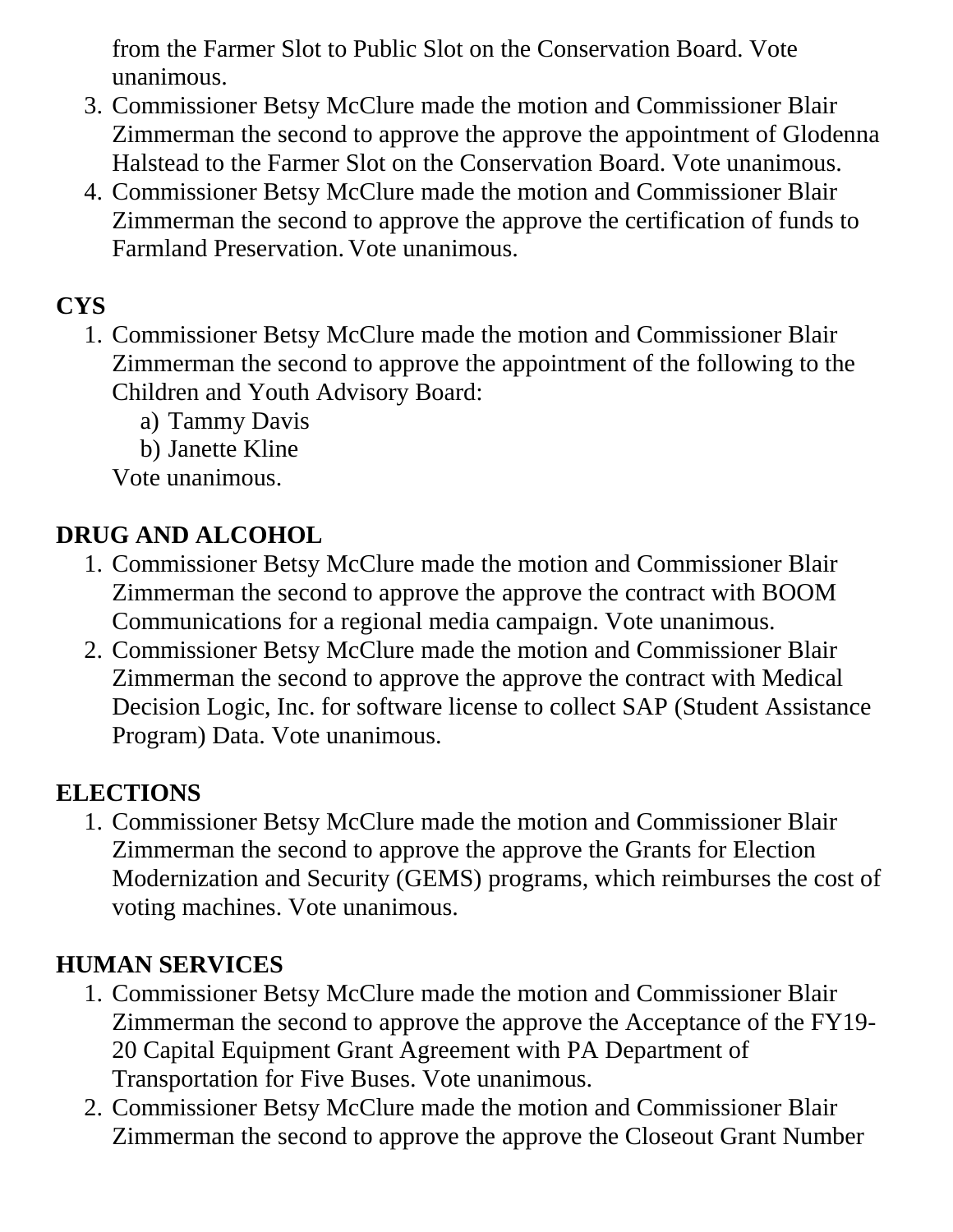PA0651L3E011705 with The US Department of Housing and Urban Development (HUD). Vote unanimous.

# **MENTAL HEALTH AND INTELLECTUAL DISABILITIES**

1. Commissioner Betsy McClure made the motion and Commissioner Blair Zimmerman the second to approve the approve the revised FY18/19 Early Intervention Income and

Expenditure Report. Vote unanimous.

2. Commissioner Betsy McClure made the motion and Commissioner Blair Zimmerman the second to approve the approve the Provider Agreement with the Office of Developmental Program for the Supports Coordination Organization. Vote unanimous.

#### **PARKS AND RECREATION**

- 1. Commissioner Betsy McClure made the motion and Commissioner Blair Zimmerman the second to approve the approve the announcement for the opening of the annual recreational mini-grants, with applications to be received by the County by March 1, 2020. Vote unanimous.
- 2. Commissioner Betsy McClure made the motion and Commissioner Blair Zimmerman the second to approve the approve the Agreement between Edwards Moving & Rigging, INC. and the County of Greene for the moving of heavy equipment across Greene River Trail and the parking lot in Cumberland Township. Vote unanimous.

# **TAX CLAIM**

- 1. Commissioner Betsy McClure made the motion and Commissioner Blair Zimmerman the second to approve the approve the Greene County Tax Claim Bureau received bid of fifty dollars (\$50.00), plus fees, for the following property: control # 23-289 located in Springhill Township. The property has been in the office since 2014 and it was taken to Upset Sale on 9-19-2018 and Judicial sale on 6-12-2019 and remains unsold. Vote unanimous.
- 2. Commissioner Betsy McClure made the motion and Commissioner Blair Zimmerman the second to approve the approve the Greene County Tax claim Bureau received a bid of fifty dollars (\$50.00), plus fees, for the following property: control 5-3239 located in Cumberland Township. The property has been in our office since 1961 and taken to Upset Sale on 9-9-1963 and Judicial Sale on 2-26-1998 and remains unsold. Vote unanimous.
- 3. Commissioner Betsy McClure made the motion and Commissioner Blair Zimmerman the second to approve the approve the Greene County Tax claim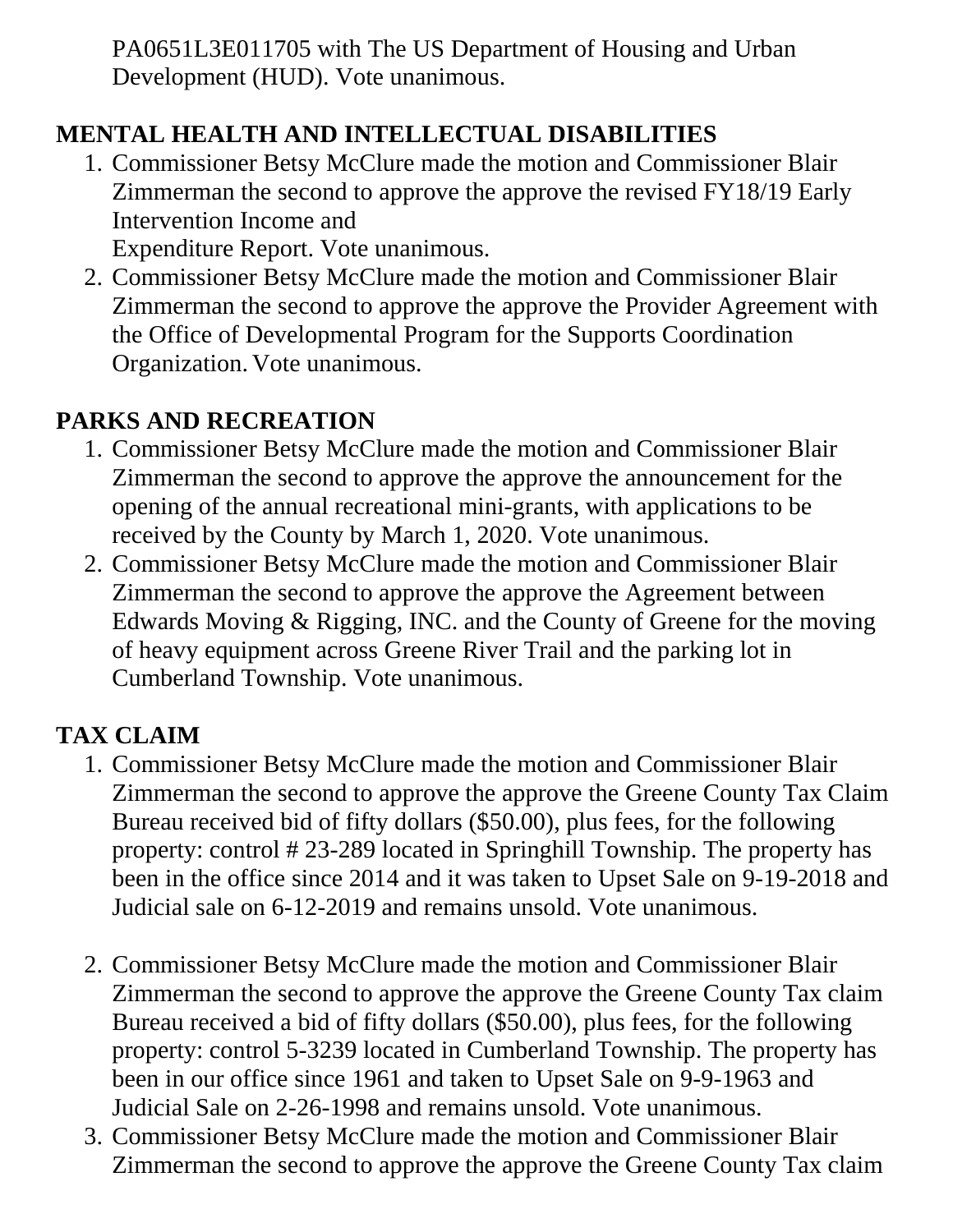Bureau received a bid of Ninety-Nine dollars (\$99.00), plus fees, for the following property: control 5-794 located in Cumberland Township. The property has been in our office since 2014 and taken to Upset Sale on 9-21- 2016 and Judicial Sale on 10-30-2018 and remains unsold. Vote unanimous.

#### **TREASURER**

1. Commissioner Betsy McClure made the motion and Commissioner Blair Zimmerman the second to approve the approve the 2019 Return of Taxes, with an unpaid Tax Balance of  $$652,415.48$ . Vote unanimous.

# **NOTICES**

- 1. Federal Energy Regulatory Commission accepted the proposed schedule for the FY2019 FERC Dam Safety/Operation Inspection for the Lake Lynn Project, FERC Project No. 2459-WV.
- 2. Federal Energy Regulatory Commission granted extension of time until January 31, 2020 for the Shoreline Erosion Survey Report for Lake Lynn Hydroelectric Project.
- 3. Columbia Gas Transmission will be submitting a PADEP Chapter 105 General Permit Registration for replacement of existing pipeline along Harvey Mine Panel 5B.
- 4. Consol PA Coal Company will be submitting a permit application to the PADEP for installation of a powerline for the Enlow Fork Mine.
- 5. CNX Gas Company is submitting a water management plan renewal for existing withdrawal from the SWPA Water Authority located along Route 218 in Franklin Township.
- 6. Consol PA Coal Company will be submitting a permit application to the PADEP for the Harvey Mine Permit 30121301 5B Panel Degas Boreholes located in Morris Township.
- 7. Consol PA Coal Company is conducting underground mining operations at the Enlow Fork Mine under Permit #30841317 located in Richhill Township, Aleppo Township, and Morris Townships.
- 8. Cumberland Contura LLC, filed an application with PADEP for Cumberland Mine, mining activity.
- 9. EQT Production Company is applying for Coverage under the Erosion and Sediment Control General Permit (ESCGP-3) for Triumph Well Site located in Jackson Township.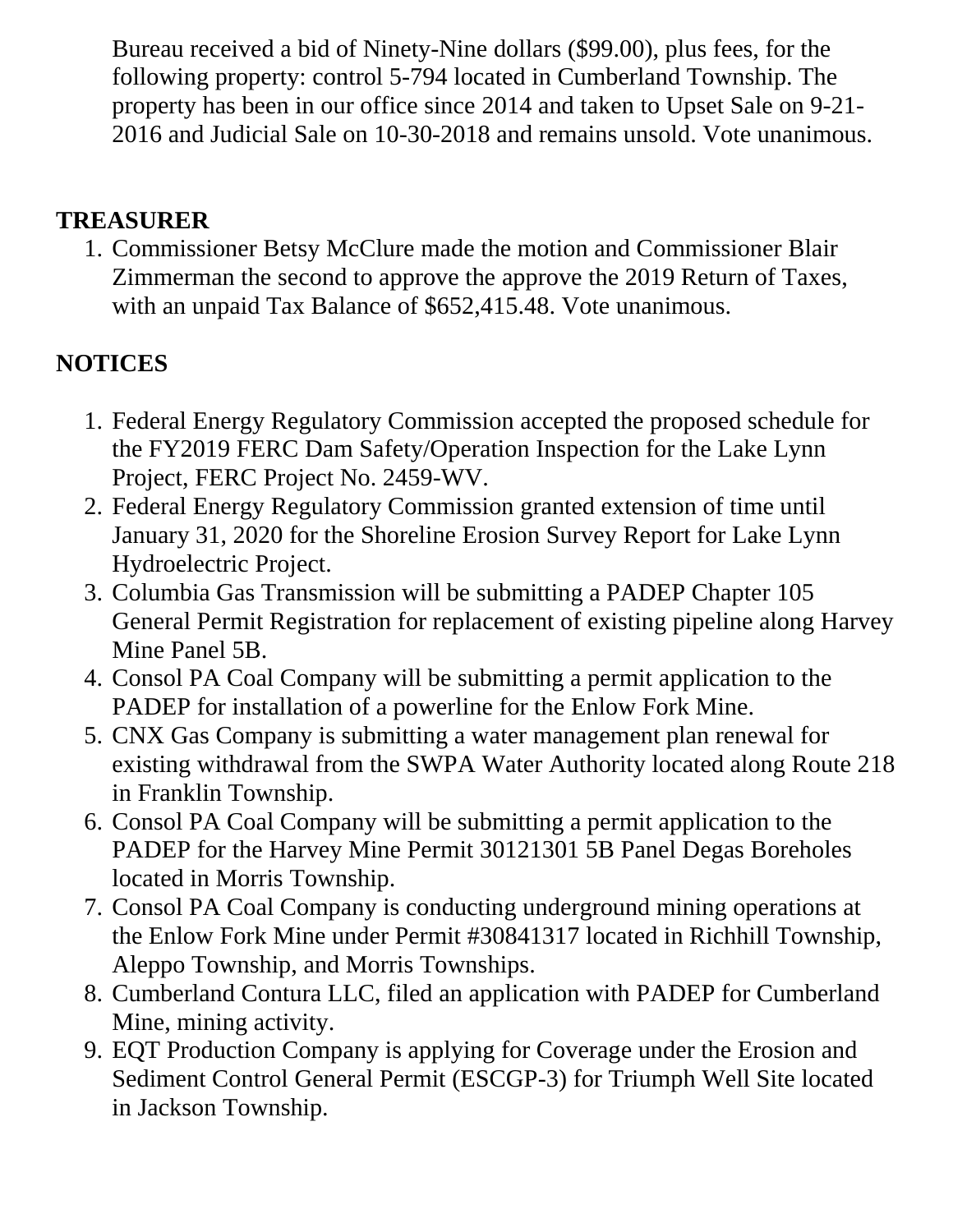- 10. Consol Energy submitted an application to the PADEP for Harvey Mine Permit 30121301 Development M7-M13, located in Richhill, Gray, Center, and Aleppo to perform underground development mining.
- 11. CNX Gas Company, LLC is submitting a water management plan renewal for an existing withdrawal for SWPA Authority. Water withdrawal site is located at the intersection of 1<sup>st</sup> Street and Findley Alley in Waynesburg.
- 12. West Penn is proposing to construct an approximately 1,400-foot (0.26) 138kV transmission line tap from West Penn's existing Franklin-Pursley 138kV Transmission line to the new Toland Substation.
- 13. CNX Gas Company, LLC is applying for coverage under the Erosion and Sediment Control General Permit (ESCGP-3). CNX is proposing a new construction of a 150,645 square-foot well pad along with an associated 278 foot access road, a 25foot x 50-foot gravel receiver pad. Located in Richhill Township.
- 14. CNX Gas Company, LLC is applying for a permit to Drill and Operate Gas Wells located in Richhill Township.
- 15. CNX Gas Company, LLC is submitting a water management plan renewal for an existing withdrawal from the SWPA Water Authority. Bucktown Tap located along W Roy Furman Highway Route 21.
- 16. CNX Gas Company, LLC is submitting a water management plan renewal for an existing withdrawal from the SWPA Water Authority. Wind Ridge Tap located in Richhill Township.
- 17. Texas Eastern Transmission, LP intends to conduct anomaly excavations and repairs along an existing natural gas pipeline under Chapter 105. Located in Richhill, Center and Franklin Townships.
- 18. Cumberland Contura, LLC submitted an application to the PADEP for restoration of Cumberland Mine Step Panels, Panel 71 Calico Run, Stream Restoration Area 4, located in Wayne Twonship.
- 19. PA DEP received a Water Management Plan, amendment application, from Equitrans Water Services (PA), LLC for the WUDS Primary Facility.
- 20. PA Dept. of Transportation intents to submit a Water Obstruction and Encroachment permit application to replace the structure that carries S.R. 0019 over Shannon Run located in Perry Township.